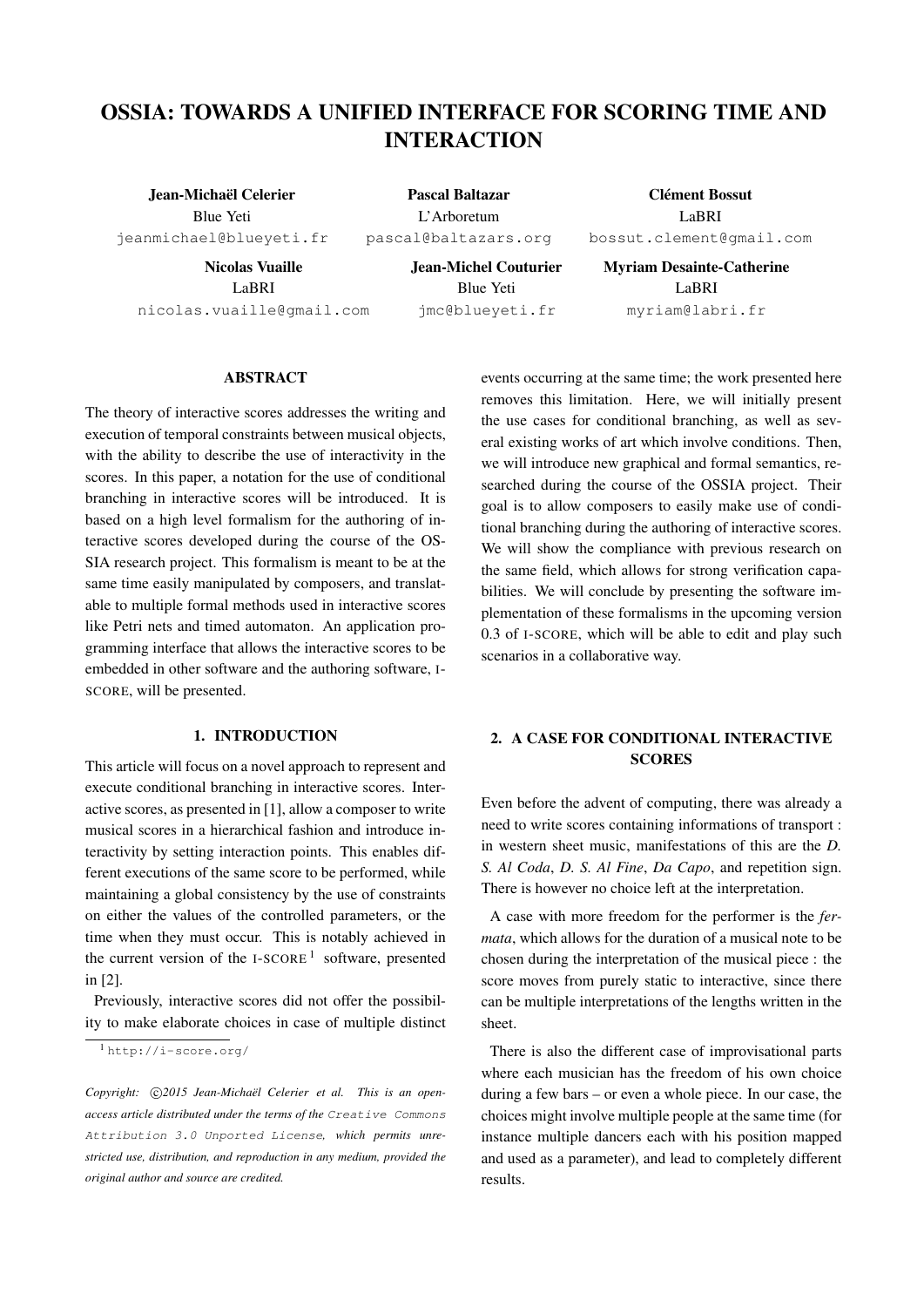#### <span id="page-1-3"></span>2.1 Conditional works of art

Some of the most interesting cases happen in more recent times, with the advent of composers trying to push the boundaries of the composition techniques. John Cage's *Two* (1987), is a suite of phrases augmented with flexible timing : "Each part has ten time brackets, nine which are flexible with respect to beginning and ending, and one, the eight, which is fixed. No sound is to be repeated within a bracket.". The brackets are of the form :  $2'00'' \leftrightarrow 2'45''$ and are indicated at the top of each sequence.

Branching scores can be found in Boulez's *Third sonata for Piano* (1955–57) or in Boucourechliev's *Archipels*(1967- 70) where the interpreter is left to decide which paths to follow at several points of bifurcation along the score. This principle is pushed even further in the polyvalent forms found in Stockhausen's *Klavierstücke XI* (1957) where different parts can be linked to each other to create a unique combination at each interpretation. Some of these compositions have already been implemented in computers, however it was generally done in a case-by-case basis, for instance using specific Max/MSP patches that are only suitable for a single composition. The use of patches to record and preserve complex interactive musical pieces is described in [\[3\]](#page-8-2).

The scripting of interactive pieces can also be extended towards full audio-visual experiences, in the case of artistic installations, exhibitions and experimental video games. Multiple case studies of interactive installations involving conditional constraints (*Concert Prolongé*, *Mariona*, *The Priest*, *Le promeneur écoutant*) were conducted in the OS-SIA project. *Concert Prolongé* (i.e. extended concert) offers an individual listening experience, controllable on a touchscreen where the user can choose between different "virtual rooms" and listen to a different musical piece in each room, while continuously moving his virtual listening point – thus making him aware of the (generally unnoticed) importance of the room acoustics in the listening experience. *Mariona* [\[4,](#page-8-3) section 7.5.3] is an interactive pedagogic installation relying on automatic choices made by the computer, in response to the users behaviours. This installation relies on a hierarchical scenarization, in order to coordinate its several competing subroutines. *The Priest* is an interactive system where a mapping occurs between the position of a person in a room, and the gaze of a virtual priest. *Le promeneur écoutant*<sup>[2](#page-1-0)</sup> (i.e. the wandering listener) is a stand-alone interactive sound installation designed as a video game with different levels of exploration, mainly by auditory means.

In closing, interactive applications for exhibitions offer various situations in which conditional constraints are required, from touchscreen applications to full-fledged interactive installations. Several projects have been studied in the scope of OSSIA, in order to make the creation of new complex interactive applications more efficient by using the tools that are developed in this research project.

# 2.2 Existing notations for conditional and interactive scores

We chose to compare the existing notations in a scale that goes from purely textual like most programming environments, to purely graphic like traditional sheet music. Similarily, there are multiple ways to define interactivity and, consequently, multiple definitions of what is an interactive score.

The programmatic environments generally take a preexisting programming language, like LISP, and extend it with constructs useful for the description of music. This is the case with for instance Abjad [\[5\]](#page-8-4), based on Python and Lilypond, a famous music typesetting software based on a TEX-like syntax. There are also programming languages more axed towards interpretation and execution of a given score, which can take the form of the program itself. This is the case with Csound and CommonMusic [\[6\]](#page-8-5). In general, programming languages of this kind offer a tremendous amount of flexibility in term of flow-control. However, they require additional knowledge for the composer to write scores with it.

The purely graphic environments allow compositions of scores without the need to type commands, and are much closer to traditional scores. For instance, multiple Max/MSP externals, Bach for Max/MSP [\[7\]](#page-8-6), note $\sim$ <sup>[3](#page-1-1)</sup>, rs.delos<sup>[4](#page-1-2)</sup> and MaxScore [\[8\]](#page-8-7) allow to write notes in a piano roll, timeline, or sheet music from within Max. But they are geared towards traditional, linear music-making, even if one could build a non-linear interactive song by combining multiple instances, or sending messages to the externals from the outside.

Finally, there is a whole class of paradigms that sit between the two, with the well-known "patcher"-like languages: PureData, Max/MSP, OpenMusic [\[9\]](#page-8-8), PWGL [\[10\]](#page-8-9). These software work in term of data-flow : the patch represents an invariant computation which processes control and/or audio data. In each case, it is possible to work purely graphically, and flow control is generally implemented as a block that acts on this data ([expr] in Pd/- Max or [conditional] and [omif] in OpenMusic, for instance). These software all allow to use a textual programming language to extend the capabilites or express some ideas more easily.

<span id="page-1-0"></span><sup>2</sup> <http://goo.gl/et4yPd>

<span id="page-1-2"></span><span id="page-1-1"></span><sup>3</sup> <http://www.noteformax.net>

<sup>4</sup> [http://arts.lu/roby/index.php/site/maxmsp/rs\\_](http://arts.lu/roby/index.php/site/maxmsp/rs_delos) [delos](http://arts.lu/roby/index.php/site/maxmsp/rs_delos)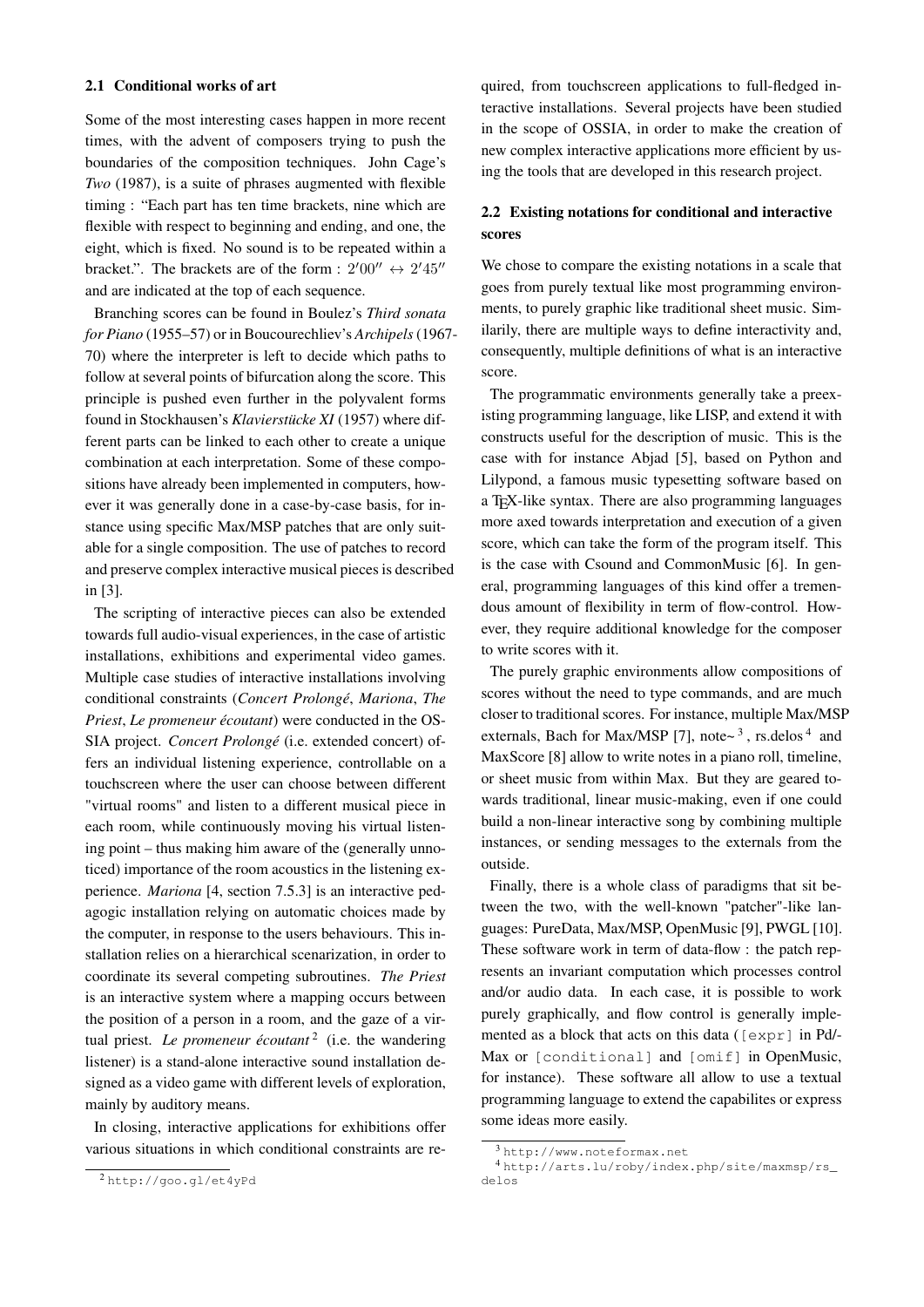<span id="page-2-1"></span>

Figure 1. Fragments B2, C1, C3 of *Klavierstücke XI*, Karlheinz Stockhausen. [5](#page-2-0)

### 2.3 Goals

The examples presented in section [2.1](#page-1-3) allow us to devise the specification for the kind of conditional capabilities that we want to allow composers to express in our notation system. Most examples studied here operate at a macroscopic level : the choices of the performer generally concerns sections, but at the phrase level, these are often traditional scores, as can be seen from an excerpt from *Klavierstücke XI* in fig. [1.](#page-2-1) However, the case of a single note which would last longer depending on a given condition can also happen.

The main problem is that there is generally no specific symbol to indicate the conditional execution; instead, the explanation is part of the description of the musical piece. Hence, we have to devise a graphical notation simple enough and yet able to convey easily these different levels of conditions.

These conditions operate on a span of time, which can range from instantaneous, like in the Stockhausen piece, where the performer has to choose his next phrase at the end of the one he is currently playing, to indeterminate, in the case of a perpetual artistic installation waiting for the next visitor. A single symbol might then not be enough to convey in a readable fashion the whole meaning, and multiple symbols would be necessary to explain the articulation of the time in the musical piece.

Finally, an important requirement is to be able to study formal properties on the written score. The presence of conditional expressions means that there is some kind of flow control in the song. Like in a traditional computer software, we want to be able to verify that some properties will remain true for the score : for instance, again in the case of *Klavierstücke XI*, we would like to be able to specify : *at a given time, there cannot be two overlapping fragments*, and be informed if there might be a possible execution of the score that would lead to this case. This has practical implications especially when working with hardware, which can have hard requirements on the input data. This means that the notation will have to be grounded with solid formal semantics.

### <span id="page-2-3"></span>2.4 Formal semantics

The current work is based on previous work at the LaBRI by Jaime Arias, Mauricio Toro and Antoine Allombert, that attempt both to formalize the composition semantics and to provide ways for real-time performance of interactive scores. Our work is threefold: finding formal semantics adapted to complex conditional constraints; studying their execution; devising a consistent and simple graphical representation, in order to make the creation of interactive conditional scores as intuitive as possible.

The four following interactive scores formalisms were researched, in order to give a solid foundation, and enforce strong provability properties:

# *2.4.1 Petri nets*

One of the most prominent ideas in the research, on which the current implementation of I-SCORE is based, is the use of Petri nets in order to model interactive scores, by focusing on agogic variations.

The followed methodology was to define basic nets for each Allen relationship [\[12\]](#page-8-11), and then to apply a transformation algorithm, described in [\[13,](#page-8-12) section 9.2].

When a score is played, it is compiled by I-SCORE 0.2 (shown in fig. [2\)](#page-2-2) into a Hierarchical Time Stream Petri Net (HTSPN) which is in turn executed using its well-known semantics.

<span id="page-2-2"></span>

Figure 2. i-score 0.2. The model is based on a succession of boxes (containing curves and other boxes), and relationships between these boxes. A box can have trigger points at the beginning and the end; this introduces an unnecessary graphical coupling between the data and the conditions.

Coloured Petri nets were also used to model complex data processing in interactive scores [\[14\]](#page-8-13), in order to allow the

<span id="page-2-0"></span><sup>&</sup>lt;sup>5</sup> © Copyright 1957 by Universal Edition (London) Ltd., London/UE 12654. Retrieved from [\[11\]](#page-8-10)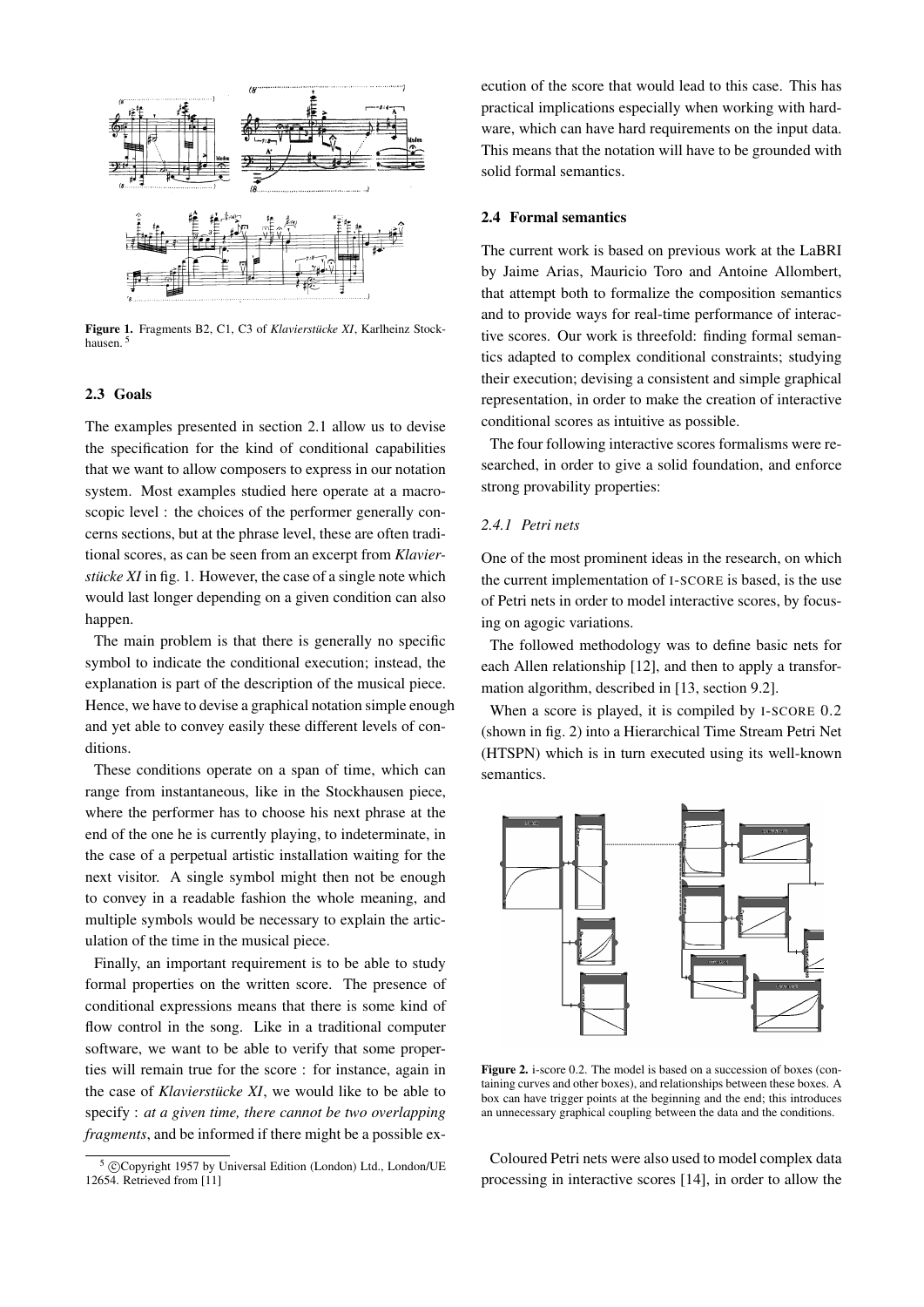description and execution of sound processes to occur directly in the score.

# *2.4.2 Temporal Concurrent Constraint Programming*

Since the interactive scores can be expressed in terms of constraints (A *is after* B), one of the recurrent ideas for their formalisation was to use Non-deterministic Temporal Concurrent Constraint Programming (NTCC), since it allows constraint solving. This approach was studied by Antoine Allombert [\[15\]](#page-8-14) and Mauricio Toro [\[4,](#page-8-3) [16\]](#page-8-15).

However, there are multiple problems, notably the impossibility to compute easily the duration of a rigid constraint, and the exponential growth of the computation time of constraint solving, which led to some latency in the implementation, making real-time operations impossible.

### *2.4.3 Reactive programming*

Due to the static nature of models involving Petri nets and temporal constraints, a domain-specific language, REAC-TIVEIS [\[17\]](#page-8-16), was conceived in order to give dynamic properties to interactive scores. An operational semantic is defined using the synchronous paradigm, to allow both static and dynamic analysis of the interactive scores. This also allows composers to easily describe parts of their score that cannot be efficiently represented in a visual manner.

### *2.4.4 Timed Automata*

The current focus of the research is put upon the investigation of models for the formal semantics of conditional constraints in interactive scores.

This has been achieved using the extendend timed automata of UPPAAL. Timed Automata allow to describe both logical and temporal properties of interactive scores. Moreover, the shared variables provided by UPPAAL allows to model the conditionals. They are also used for hardware synthesis, in order to target Field-Programmable Gate Arrays (FPGAs) [\[18\]](#page-9-0). Real-time execution semantics is implemented with this method.

The problem of the implementation of loops is however still unresolved : it makes static analysis on the score harder, since we hurt the reachability problem.

#### 3. THE OSSIA PARADIGM

# 3.1 Presentation

OSSIA (Open Scenario System for Interactive Applications) is a research project, presented in [\[19\]](#page-9-1) and funded by the french agency for research (ANR). Its goal is to devise methods and tools to write and execute interactive scenarios. The two main objectives are to provide a formalisation for interactive scenarisation and seamless interoperability with the existing software and hardware. This paper will

focus on the interactive scoring part, the interoperability being provided by the Jamoma Modular framework [\[20\]](#page-9-2), which allows the use of multiple protocols, such as OSC or MIDI.

When comparing with the previous approaches for interactive scores (Acousmoscribe, Virage, i-score 0.2), the OSSIA project tries to follow a "users first" philosophy : the research work is shared and discussed with artists, developers, and scenographers from the musical and theater fields, and their use case serve as a basis for the focus of the research. They are in turn asked to try the software and discuss about the implementation.

For instance, in the previous studies of interactive scores, a mapping had to be done between the theoretical foundation (Petri nets, temporal constraints. . . ) and the domain objects with which the composer had to interact. This has led to mismatches between the representation and the execution [\[17\]](#page-8-16) of the score. The most prominent problem was the inability to express cleanly multiple synchronized conditions, and to route the time flow according to these conditions. The formalism also did not allow for boxes directly following each other in a continuous manner, and always required the existence of a relationship between them. Instead, in the OSSIA project, we tried to conceive high-level concepts that would allow a composer to easily write an interactive score, build a software over these concepts, and then implement them on the basis of the formalisms presented in part. [2.4.](#page-2-3)

The main concepts of interactive scores can be grouped in two categories: temporal elements and contents. The temporal elements (scenarios, instantaneous events, temporal constraints, conditional branching and hierarchy) allow to create the temporal and logical structure of the scenario, and the contents (states and processes) allow to give actual control over several kind of processes.

### 3.2 Temporal elements

In order to allow the composer to write interactive conditional scores, it is necessary to provide temporal constraints, to allow at least a partial ordering between the different parts of the score. This is done using four base elements : Node, Event, Constraint and Scenario. A *Node* (Time Node) represents a single point in time. An *Event* describes an instantaneous action. A *Constraint* describes the span of time between two given Events. Finally, the *Scenario* structures the other elements and checks that the temporal constraints are valid and meaningful.

### *3.2.1 Scenario*

A Scenario is defined as an union of directed acyclic graphs. The vertices are Events and the edges are Constraints. The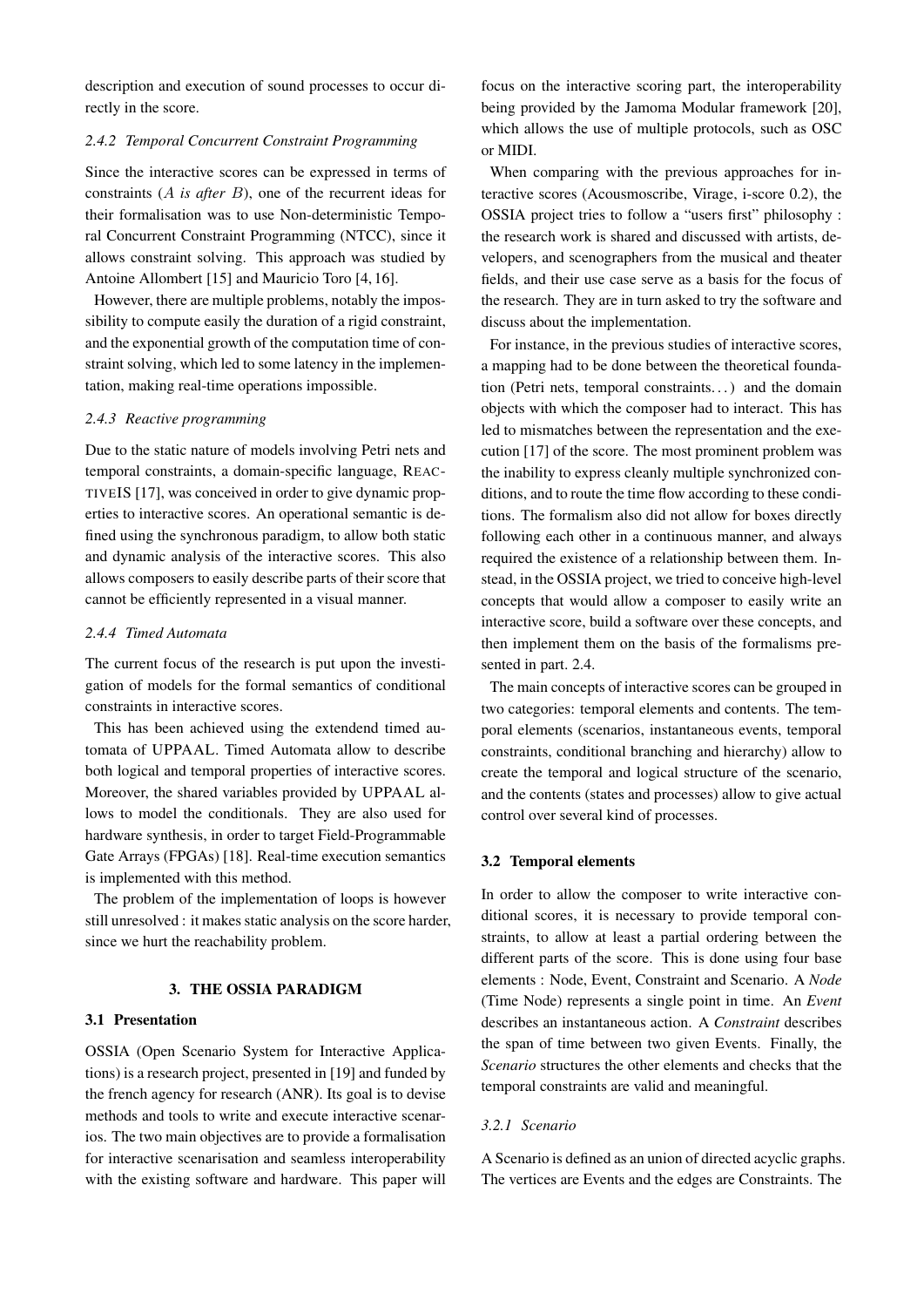<span id="page-4-1"></span>

(a) A Node with two Events, one with a trigger, and one without

(b) A rigid constraint between two events. Minimum and maximum duration of the constraint are equal ; the date of the end event is fixed with regards to the date of the start event.



(c) A constraint with a non-null minimum and a different, non-infinite maximum

- - - - - - - - - <del>-</del>

(d) A constraint with a non-null minimum and an infinite maximum

----------------------

(e) A constraint with a null minimum and an infinite maximum. Instead of making the representation heavier by having the dashes of the constraint continue indefinitely, we chose to remove the rake to symbolize infinity.



direction is the flow of time. It allows to organize the other base elements in time.

Scenarios follow these basic rules:

- A Scenario begins with a Node
- There can be multiple Events explicitly synchronized by a single Node
- A Constraint is always started by an Event and finished by another, distinct Event

Events and Constraints are chained sequentially. Multiple Constraints can span from a single Event and finish on a single Event, as shown in fig. [7.](#page-6-0) The operational semantics of these cases will be described later. This allows different processes to start and/or stop in a synchronized manner.

# <span id="page-4-3"></span>*3.2.2 Events and Nodes*

An Event allows to describe precisely a part of what will happen in a specific, instantaneous point in the execution of the score. It is the basic element, to which are further attached Constraints.

Events can be explicitly synchronized using Nodes. This means that when an Event is triggered, all the other Events

<span id="page-4-2"></span>

Figure 4. Implementation of temporal branching.  $A, B, C, D, E, F$  are Events. B, C, E are on the same Node. C contains the condition  $/x = 1$ and E contains  $!((x = 1)$  in order to have an *if - then - else* mechanism.  $C$  and  $E$  are evaluated when the constraint between  $A$  and  $B$  has ended.

on the same Node are also evaluated and instantaneously triggered (or discarded if their Condition is not met, see section [3.3.1\)](#page-4-0).

### *3.2.3 Constraints*

A Constraint represents a span of time. Due to the interactive nature of the proposed paradigm, the span can change at execution time, like a *fermata*. When the author wants to allow a Constraint to have a variable duration, he renders it flexible. This means that the end of the Constraint depends on the Condition of its final Event.

A Constraint can be activated or deactivated: if it is deactivated, it will not count for the determination of the execution span of its end event.

The graphical representation of a Constraint can change according to its minimum and maximum duration. The minimum m's range is [0;  $+\infty$ ], and the maximum M's range is  $[m; +\infty] \setminus \{0\}$ . In the user interface (introduced in section [4\)](#page-7-0), the duration is directly linked to the horizontal size and is visible on a ruler.

### *3.2.4 Graphical formalism*

The graphical formalism for these elements is presented in fig. [3.](#page-4-1)

The Node is a vertical line. An Event is a dot on a Node. If there is a trigger on the Event, a small arrow indicates it. The colour of the arrow can change at run-time to indicate the current state of the trigger.

The Constraint is an horizontal line that represents a span of time, like a timeline. If the constraint is flexible, the flexible part is indicated by dashes and a rake. When there is no maximum to the constraint, there is no rake.

### 3.3 Operational semantics

### <span id="page-4-0"></span>*3.3.1 Conditions*

Each Event carries a condition of execution, and a maximum range of time for its evaluation. The effective range of time for execution is computed by constraint-solving algorithms. For the Event to enter its execution range, all the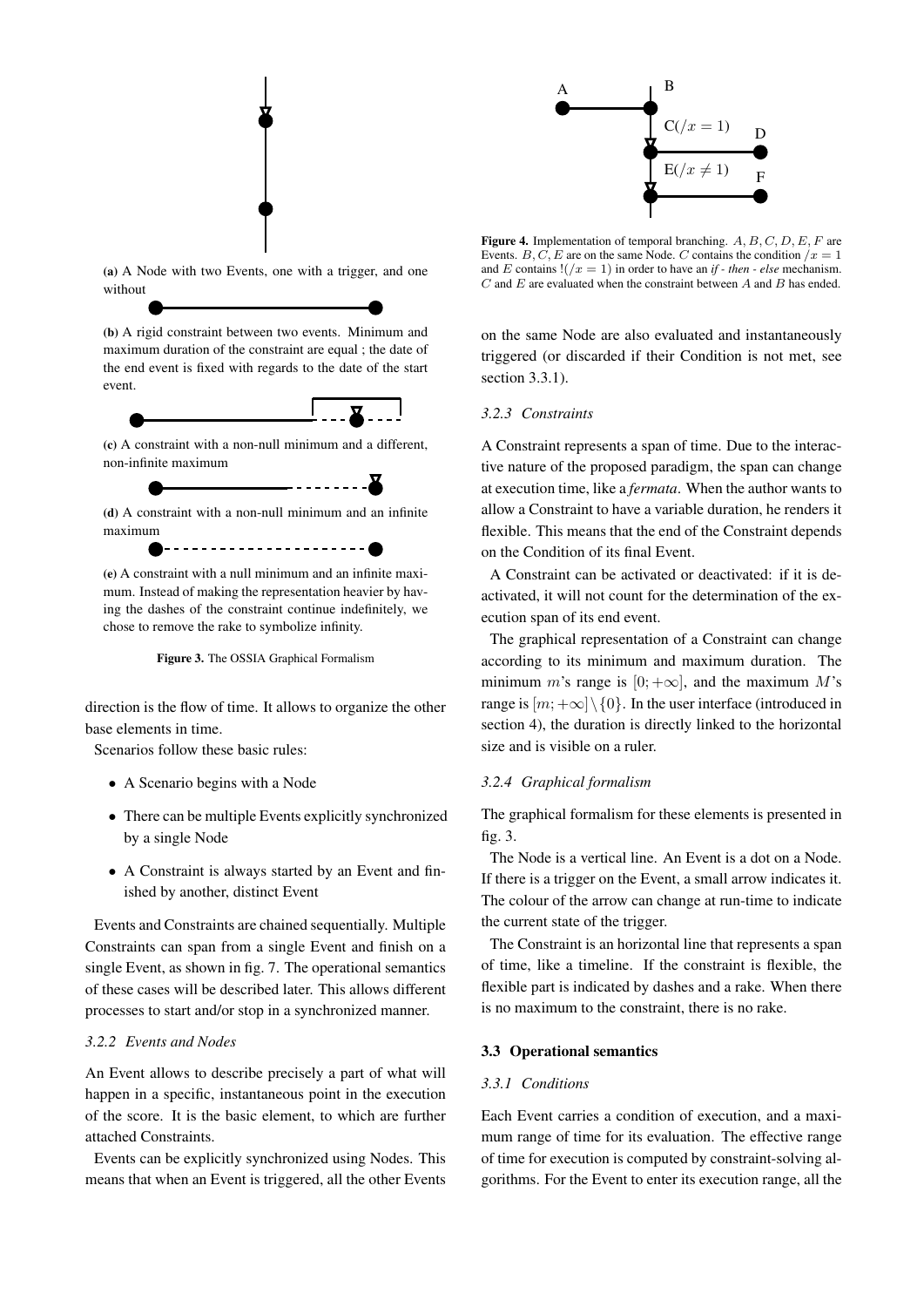<span id="page-5-0"></span>

Figure 5. Nested *if - then - else* using flexible constraints

Constraints that finish on this Event must be between their minimal and maximal duration.

An Event is executed as soon as its condition evaluates to True in its execution range. As a result, the Constraints that follow this Event are started, and the messages that might be stored in the Event are sent. Otherwise, the Event is discarded and all the following Constraints are deactivated.

There is usually a default condition which is "all the constraints that explicitly finish on the event have ended". This default condition can be replaced or extended. For instance, there can be checks on the arrival of a specific network message, or checks on a remote or local address's value with a specific expression, with the following syntax:

• For parameters that can have a value, there can be comparisons between the values. For instance:

```
/some/parameter > 35 &&
( /other/parameter != "a string"
 || /last/parameter == true)
```
• Value-less parameters (akin to *bangs* in PureData) can also be used as triggers for the evaluation of expressions. In this mode, logical operators have a different meaning. For instance:

/some/bang && !/another/bang will trigger if :

- /some/bang is received, and
- /another/bang is not received within the synchronization interval.
- This is not to be confused with the comparison with boolean values :

/a/val == **true** && /another/val == **false**

which will trigger when the parameters will both be set (not necessarily at the same time) to the required values.

Higher-level operations, like a mouse click on a GUI can then be translated in conditions on Events, in order to bring rich interaction capabilities to the software dedicated to the execution of the scores.

# *3.3.2 Conditional branching*

Branching occurs when, at a single point in the score, two different executions can happen, which leads the scenario to distinct states. For example, the classic *if - then - else* construct can be implemented by having two Events with opposite conditions, as shown in fig. [4.](#page-4-2) It is also possible to have other cases : for instance, there could be a set of conditions that would lead to either both constraint, or no constraint executed. It is also possible to have multiple constraints with the same condition. Figure [5](#page-5-0) presents a method to instantaneously nest conditions, using a flexible constraint with a minimal duration of zero. These patterns can be used as is. However, the authoring software should provide graphical ways to simplify these common cases, for instance by not showing the duplicated conditions. This is not yet done in the current development version of iscore, which allows its users to author scores using the raw formalism presented here.

Convergence occurs when we want to synchronize parts of a scenario that branched previously. The constraint solver ensures that the durations are coherent during the authoring of the score. The execution date of the Node for which a convergence happens will necessarily be after the minimum of each converging Constraint.

## *3.3.3 Execution of a Node*

In this part, we will first present a high-level algorithm that explains the general order of execution of a Node. Then, we will study a particular Node and see how the algorithm translates into a Petri net that can be executed for this particular Node.

As we said before in section [3.2.2,](#page-4-3) Events are attached to a Node. They are ordered and will be evaluated one after another according to the algorithm given in fig. [6.](#page-6-1)

The software guarantees that at a high level, if the composer sets an order, the messages will be sent in this order. The only delay will be the one induced by the ordering of instructions in the CPU.

However, it is necessary to be aware that the protocols used underneath, like UDP which is commonly used in OSC protocol implementations, might not always have such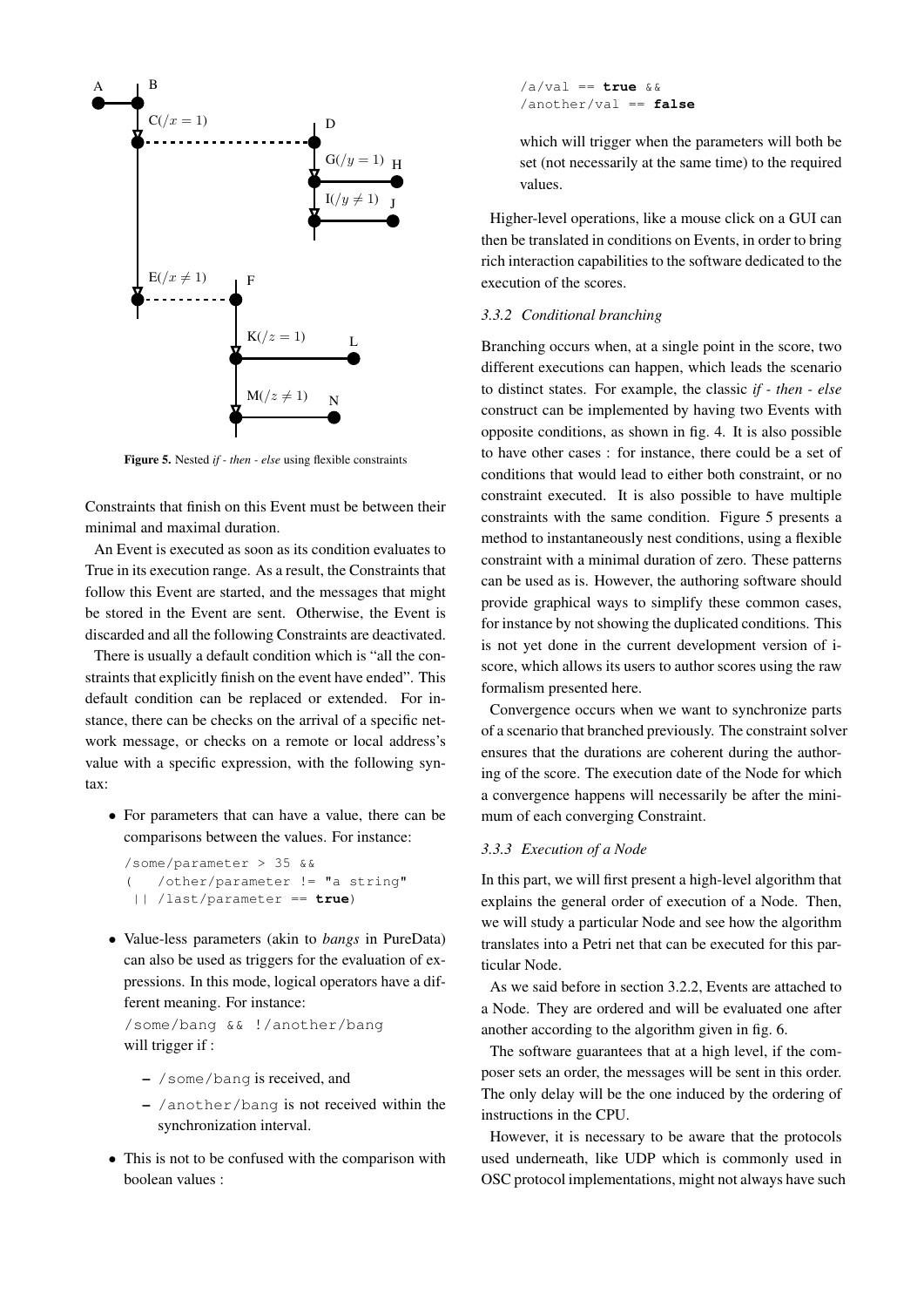<span id="page-6-1"></span>**Require:** We enter the evaluation range for a Node  $n$ 

```
if all(n.eventList(), Event::emptyCondition) then
    repeat
       wait()
    until n.DefaultDate
    for Event e in n, eventList() do
        e.run()
    end for
else
    repeat
       if any(n.eventList(), Event::isReady) then
           nodeWasRun ← true
           for Event e in TimeNode.eventList() do
               if validate(e.\text{condition}()) then
                   e.run()
               else
                   e.disable()
               end if
           end for
       end if
    until nodeWasRun
end if
```
Figure 6. Execution algorithm for a Node

strong guarantees. For this reason, and also because it is not possible to expect network messages to arrive exactly at the same time, the author can specify a synchronization time on a Node: it can wait for a brief time after the triggering of another Event in the same Node, in order to let some time for messages to be received and change the result of conditional choices. However we don't have yet a way to represent this graphically; the idea of a bolder time node was proposed. The synchronization time can also express the will to synchronize events at a lower rate, like two people clapping hands at the same time for example.

Another possibility for the ordering would be to run the Event whose condition did trigger the time node first, and then run the others. This should be a choice left at the discretion of the score writer.

Figure [7](#page-6-0) presents the different branching and converging cases that may occur, all mixed in a single Node.

### 3.4 Contents

An Event may contain a State, which contains messages, and can itself hierarchically contain other States. At a conceptual level, for the composer, a State generally represents a change of state in a remote or local device, i.e. a discontinuity.

A Constraint also acts as a container: during its execution, several Processes can be executed in parallel.

The two main Processes are:

<span id="page-6-0"></span>

Figure 7. A complete example of Node in the OSSIA graphical formalism. Two constraints converge on the Event  $B$ , and three constraints branch from the Node that synchronizes  $B, F, G$ . The durations are already processed by the constraint solver.

<span id="page-6-2"></span>

Figure 8. Petri net for the Node of fig. [7.](#page-6-0)

The previous Constraints's minimum duration have to elapse in  $AB_{\text{min}}$ ,  $CB_{\text{min}}$ ,  $EF_{\text{min}}$ . When a Condition is validated, a token is put in the respective place  $(\text{Cond}_B$  or  $\text{Cond}_F$ ); this triggers the evaluation of the whole Node, unless it was already triggered. The central transition  $T_{\rm sync}$ introduces a small synchronization delay to allow other conditions to validate if necessary. When an Event's condition is not validated, a passive token is instead sent to the following Constraints, which will not trigger the execution of any process or state, and will simply allow the scenario to keep going after a failed condition. This is achieved by the Passive transition.

- The Curve, which allows to send interpolated data in any protocol available to the software.
- The Scenario, which allows hierarchy to happen seamlessly: a constraint can contain a scenario, which can in turn contain other Constraints.

There can be two possible executions for processes: they can do something on each tick of a scheduler; or they can send start and stop signals and behave however they want in-between.

Processes can share data with the Events at the beginning and the end of the parent Constraint, by putting them in specific States.

The API provides ways for somebody to implement his own processes and use them afterwards in scores.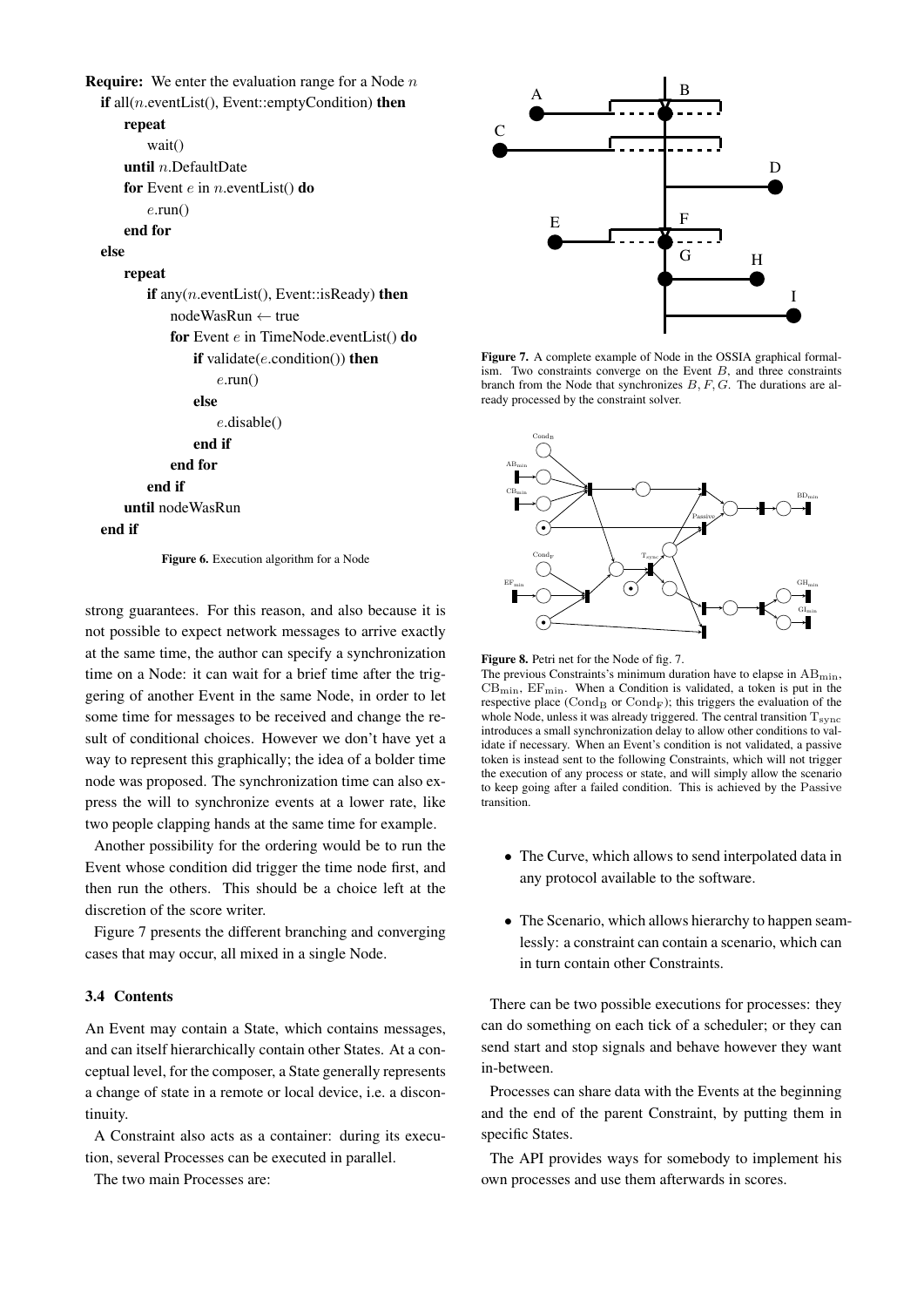<span id="page-7-3"></span>

Figure 9. An example of score in i-score 0.3. Not all the graphical features presented here are already implemented.

#### <span id="page-7-1"></span>3.5 Usage as an API

One of the goals of this high-level paradigm is to allow at the same time, a simple mapping with graphical elements, clear semantics of execution, and simple translations with the proven semantics that were studied before, like Petri nets and Timed Automata. In this way, a composer could describe his score which could then be translated into a variety of formats that allow for static and dynamic analysis.

This is achieved by writing a C++ API, that allows for multiple implementations and the use generic programming. It is accessible in <https://github.com/OSSIA/API>. It consitutes a kind of domain-specific language, with the elements that were talked about earlier.

#### 3.6 Implementation in terms of Petri nets

In order to maintain cohesiveness with the previous works on the field, we chose to represent the temporal logic of our formalism in terms of Petri nets. The span of time of the constraints is represented as a transition, and states are emitted when a token enters a state-containing place. These places are not represented here because there can be multiple cases according to the requirements of the writer of the score: it would for instance be possible to send the last state either after the default duration of the constraint, or as soon or late as the condition is validated. It is also possible to add places and transitions in order to have a specific behaviour occurs when the maximum duration of a constraint elapses without triggering.

Figure [8](#page-6-2) represents the translation of the Node shown in fig. [7](#page-6-0) into Petri nets. We refer to Constraints by the name of their start and end Events.

# <span id="page-7-0"></span>4. I-SCORE: TEMPORAL AND LOGICAL USER INTERFACES

The API talked about in section [3.5](#page-7-1) is being used as the basis of different projects tied to the interactive scores. The dependency graph is shown in fig. [10.](#page-7-2)

The different sub-projects are:

- I-SCORE, a graphical editor and player for the interactive scores. It solves the problem of the display, edition and interaction with simultaneous elements of the interactive scores. Its current development version (0.3) is available at ([https://github.](https://github.com/OSSIA/i-score) [com/OSSIA/i-score](https://github.com/OSSIA/i-score)).
- J.SCORE and I-SCORE-CMD: two players for the scores produced in i-score. The first is an external for Max, the second is a standalone command-line executable. Their current version is available in the repository of the Jamoma project ([https://github.com/](https://github.com/Jamoma/Jamoma) [Jamoma/Jamoma](https://github.com/Jamoma/Jamoma)).

I-SCORE also exposes its own dynamic device in order to provide some kind of external control at run-time. For example, the conditions could be changed prior to their evaluation, in order to set them in advance at true or false according to events that might have occurred previously during the execution of the score.

The current version (0.2) of I-SCORE, shown in fig. [2,](#page-2-2) relies on the idea that relations are used to separate boxes. At the time of writing, the upcoming version (0.3, shown in fig. [9\)](#page-7-3) is able to create constraints, events, and nodes using the graphical formalism that was presented in this article, and can play and export these scores so that they can be played on the other software of the suite. It also allows a primitive form of collaborative edition of scores on a local network, and the authoring and execution of distributed scores is currently being studied. Distributed scores would allow for instance to have a part of a score run on a computer, and another part run on another computer.

<span id="page-7-2"></span>

Figure 10. Diagram of the different components of the OSSIA project

## 5. CONCLUSION

We presented in this article a new interactive score semantic that allows the conception and execution of conditional scores. This semantic is thought of as a mapping into wellknown formal models, such as Petri nets, Timed Automata, and Reactive languages: it is meant to be easily understandable and usable for the composer.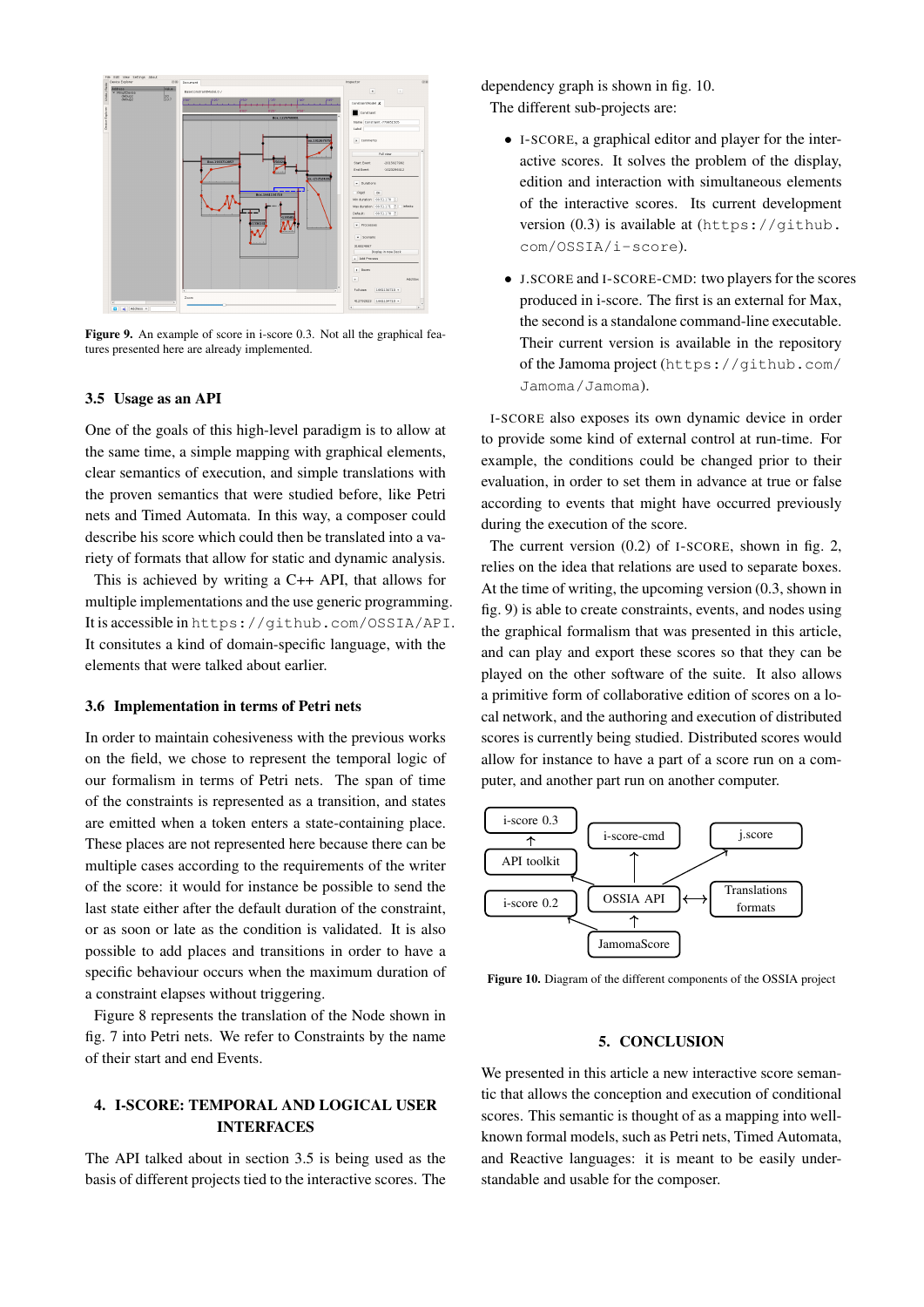However, in order to achieve more expressive power, we still need to find a way to implement loops. Two approaches are currently being studied: one using a Loop process, and another using a concept of goto; once one is chosen, we will try to find a relevant graphical element to present it.

Furthermore, there could be some interest in the specification and implementation of variables, which could alleviate the need for an adjacent software like Max/MSP to perform complex logical computations. This would maybe pave the way towards a time-oriented Turing complete programming language, with a simple graphical representation which would allow composers to write complex scores in an understandable way. Another track is the implementation of an audio engine, for instance by embedding  $FaUST<sup>6</sup>$  $FaUST<sup>6</sup>$  $FaUST<sup>6</sup>$ , in order to be able to produce sound directly from i-score. The relevant parameters would then be exposed and controlled within i-score.

The next step for the graphical formalism is to make usability studies in order to find the most convincing interactions in the authoring software for the composers.

#### Acknowledgements

The authors would like to thank Théo de la Hogue as well as Jaime Arias for their contributions and insightful comments during the writing of this article. The OSSIA project was funded by the french agency for research (ANR) under the reference ANR-12-CORD-0024 for the 2012-2015 period.

# 6. REFERENCES

- <span id="page-8-0"></span>[1] A. Allombert, G. Assayag, M. Desainte-Catherine *et al.*, "A system of interactive scores based on Petri nets," in *Proc. of the 4th Sound and Music Conference*, 2007, pp. 158–165.
- <span id="page-8-1"></span>[2] P. Baltazar, T. de la Hogue, and M. Desainte-Catherine, "i-score, an interactive sequencer for the intermedia arts," in *Submitted to the joint ICMC/SMC conference*, Athens, Greece, 2014.
- <span id="page-8-2"></span>[3] A. Bonardi and J. Barthélemy, "Le patch comme document numérique: support de création et de constitution de connaissances pour les arts de la performance," *CIDE'10 Proceedings*, 2007.
- <span id="page-8-3"></span>[4] T. Mauricio, "Structured Interactive Scores," Ph.D. dissertation, Université Sciences et Technologies-Bordeaux I, 2012.
- <span id="page-8-4"></span>[5] V. Adán and T. Bača, "Abjad documentation," 2011. [Online]. Available: [http://abjad.mbrsi.](http://abjad.mbrsi.org/) [org/](http://abjad.mbrsi.org/)
- <span id="page-8-5"></span>[6] H. Taube, "An Introduction to Common Music," *Computer Music Journal*, pp. 29–34, 1997.
- <span id="page-8-6"></span>[7] A. Agostini, D. Ghisi, and C.-C. de Velázquez, "Gestures, Events, and Symbols in the Bach Environment," *Actes des Journées d'Informatique Musicale*, pp. 247– 255, 2012.
- <span id="page-8-7"></span>[8] N. Didkovsky and G. Hajdu, "MaxScore: Music notation in Max/MSP," in *Proceedings of the International Computer Music Conference*, 2008, pp. 483–486.
- <span id="page-8-8"></span>[9] J. Bresson, C. Agon, and G. Assayag, "OpenMusic: visual programming environment for music composition, analysis and research," in *Proceedings of the 19th ACM international conference on Multimedia*. ACM, 2011, pp. 743–746.
- <span id="page-8-9"></span>[10] M. Laurson, M. Kuuskankare, and V. Norilo, "An overview of PWGL, a visual programming environment for music," *Computer Music Journal*, vol. 33, no. 1, pp. 19–31, 2009.
- <span id="page-8-10"></span>[11] D. Guigue and E. Trajano de Lima. La répartition spectrale comme vecteur formel dans la Klavierstück n.11 de Stockhausen. [Online]. Available: [http://www.musimediane.com/](http://www.musimediane.com/numero4/Guigue-Trajano/) [numero4/Guigue-Trajano/](http://www.musimediane.com/numero4/Guigue-Trajano/)
- <span id="page-8-11"></span>[12] J. F. Allen, "Maintaining knowledge about temporal intervals," *Communications of the ACM*, vol. 26, no. 11, pp. 832–843, 1983.
- <span id="page-8-12"></span>[13] A. Allombert, "Aspects temporels d'un système de partitions musicales interactives pour la composition et l'interprétation," Ph.D. dissertation, PhD thesis, Université de Bordeaux, 2009.
- <span id="page-8-13"></span>[14] J. Arias, M. Desainte-Catherine, and C. Rueda, "Modelling Data Processing for Interactive Scores Using Coloured Petri Nets," in *Proceedings of the14th International Conference On Applications Of Concurrency To System Design (ACSD'14)*, 2014, pp. 186–195.
- <span id="page-8-14"></span>[15] A. Allombert, G. Assayag, M. Desainte-Catherine, C. Rueda *et al.*, "Concurrent constraints models for interactive scores," in *Proc. of the 3rd Sound and Music Computing Conference*, 2006.
- <span id="page-8-15"></span>[16] M. Toro-Bermúdez, M. Desainte-Catherine *et al.*, "Concurrent constraints conditional-branching timed interactive scores," in *Sound and Music Computing conference. Barcelona, Spain*. Citeseer, 2010.
- <span id="page-8-16"></span>[17] J. Arias, M. Desainte-Catherine, S. Salvati, and C. Rueda, "Executing Hierarchical Interactive Scores in ReactiveML."

<span id="page-8-17"></span><sup>6</sup> <http://faust.grame.fr/>